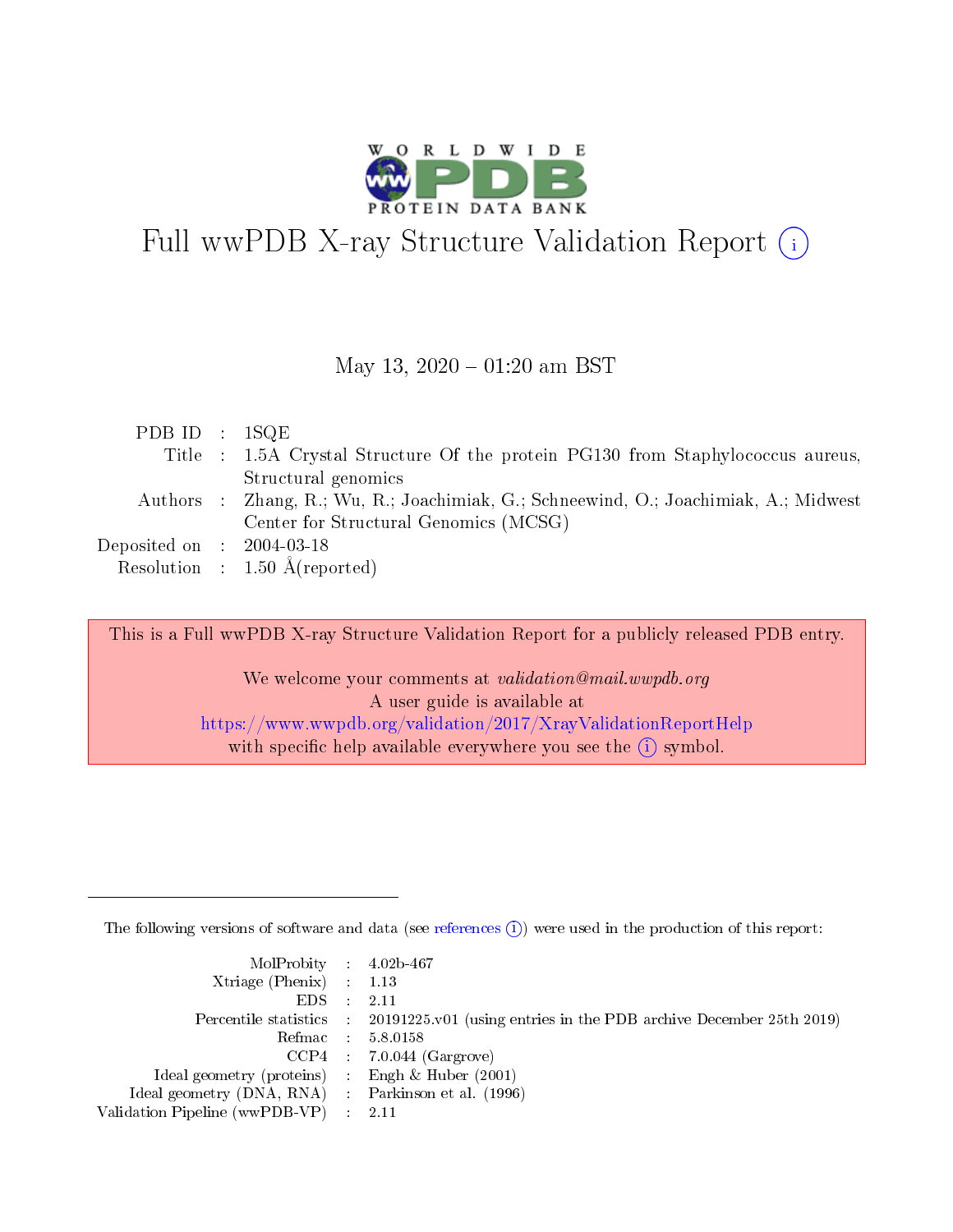# 1 [O](https://www.wwpdb.org/validation/2017/XrayValidationReportHelp#overall_quality)verall quality at a glance  $(i)$

The following experimental techniques were used to determine the structure: X-RAY DIFFRACTION

The reported resolution of this entry is 1.50 Å.

Percentile scores (ranging between 0-100) for global validation metrics of the entry are shown in the following graphic. The table shows the number of entries on which the scores are based.



| Metric                | Whole archive<br>$(\#\text{Entries})$ | <b>Similar resolution</b><br>$(\#\text{Entries}, \text{resolution range}(\text{\AA}))$ |
|-----------------------|---------------------------------------|----------------------------------------------------------------------------------------|
| $R_{free}$            | 130704                                | $2936(1.50-1.50)$                                                                      |
| Clashscore            | 141614                                | $3144(1.50-1.50)$                                                                      |
| Ramachandran outliers | 138981                                | $3066(1.50-1.50)$                                                                      |
| Sidechain outliers    | 138945                                | $3064(1.50-1.50)$                                                                      |
| RSRZ outliers         | 127900                                | $2884(1.50-1.50)$                                                                      |

The table below summarises the geometric issues observed across the polymeric chains and their fit to the electron density. The red, orange, yellow and green segments on the lower bar indicate the fraction of residues that contain outliers for  $>=3, 2, 1$  and 0 types of geometric quality criteria respectively. A grey segment represents the fraction of residues that are not modelled. The numeric value for each fraction is indicated below the corresponding segment, with a dot representing fractions <=5% The upper red bar (where present) indicates the fraction of residues that have poor fit to the electron density. The numeric value is given above the bar.

| Mol | $Chain \  Length$ | Quality of chain |     |     |
|-----|-------------------|------------------|-----|-----|
|     | $109\,$           | 6%<br>72%        | 20% | 7%  |
|     | 109               | 7%<br>85%        |     | 12% |

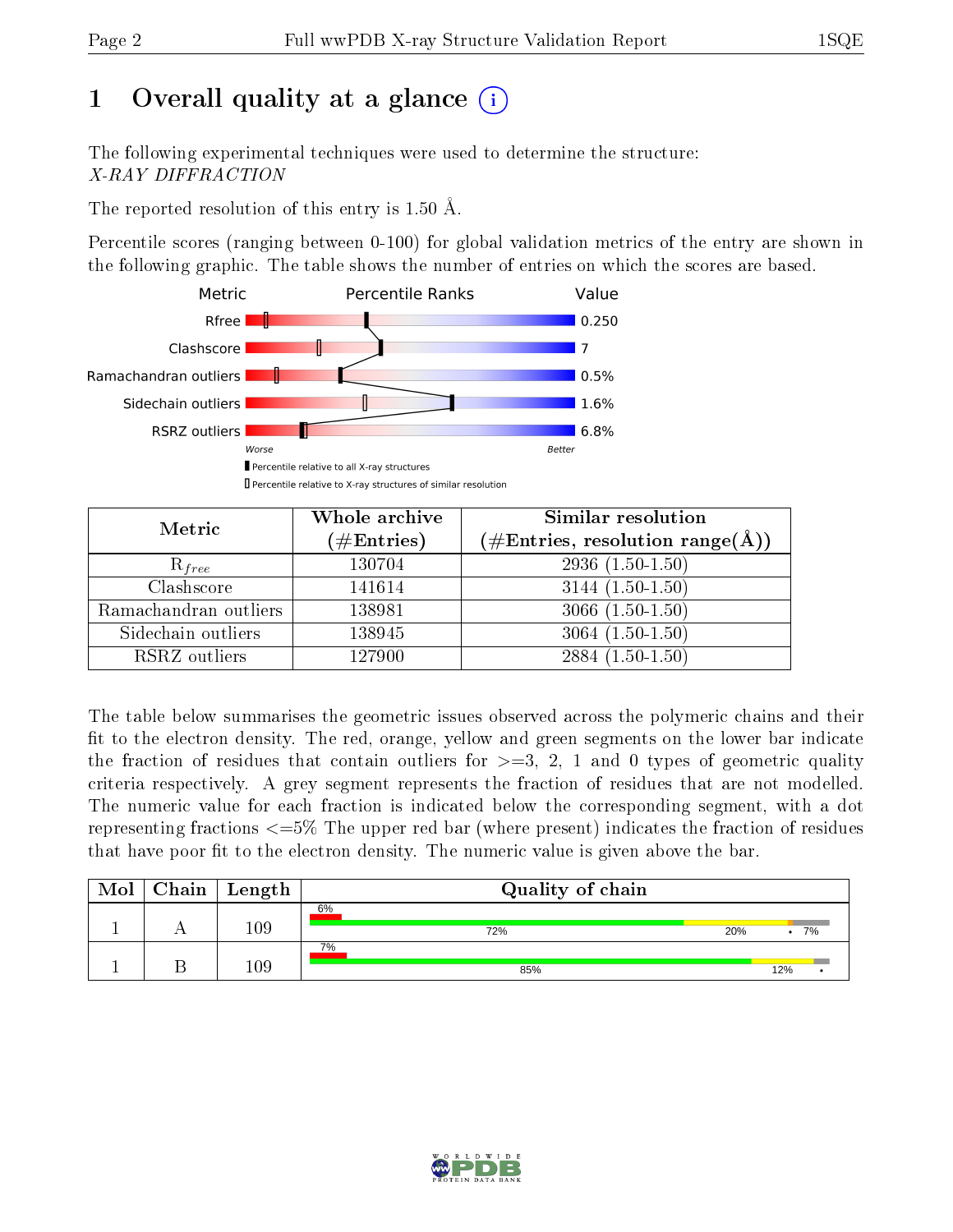# 2 Entry composition (i)

There are 2 unique types of molecules in this entry. The entry contains 1962 atoms, of which 0 are hydrogens and 0 are deuteriums.

In the tables below, the ZeroOcc column contains the number of atoms modelled with zero occupancy, the AltConf column contains the number of residues with at least one atom in alternate conformation and the Trace column contains the number of residues modelled with at most 2 atoms.

Molecule 1 is a protein called hypothetical protein PG130.

| Mol | Chain | Residues | Atoms   |                 |         | $\text{ZeroOcc}$   AltConf   Trace |  |  |  |
|-----|-------|----------|---------|-----------------|---------|------------------------------------|--|--|--|
|     |       | 101      | Total   | $\sim$ C $\sim$ |         |                                    |  |  |  |
|     |       |          | 846     | 533             | - 140   | - 170 - 3                          |  |  |  |
|     |       | 106      | Total C |                 | N       |                                    |  |  |  |
|     |       |          | 885     | 557             | - 147 - |                                    |  |  |  |

There are 2 discrepancies between the modelled and reference sequences:

| Chain | Residue | Modelled   Actual | Comment                                   | Reference |
|-------|---------|-------------------|-------------------------------------------|-----------|
|       |         | HIS.              | CLONING ARTIFACT   UNP Q99X56             |           |
|       |         | НIS               | $\mid$ CLONING ARTIFACT $\mid$ UNP Q99X56 |           |

• Molecule 2 is water.

|  | $Mol$   Chain   Residues | Atoms                 | ZeroOcc   AltConf |
|--|--------------------------|-----------------------|-------------------|
|  | 101                      | Total O<br>101<br>101 |                   |
|  | 130                      | Total O<br>130<br>130 |                   |

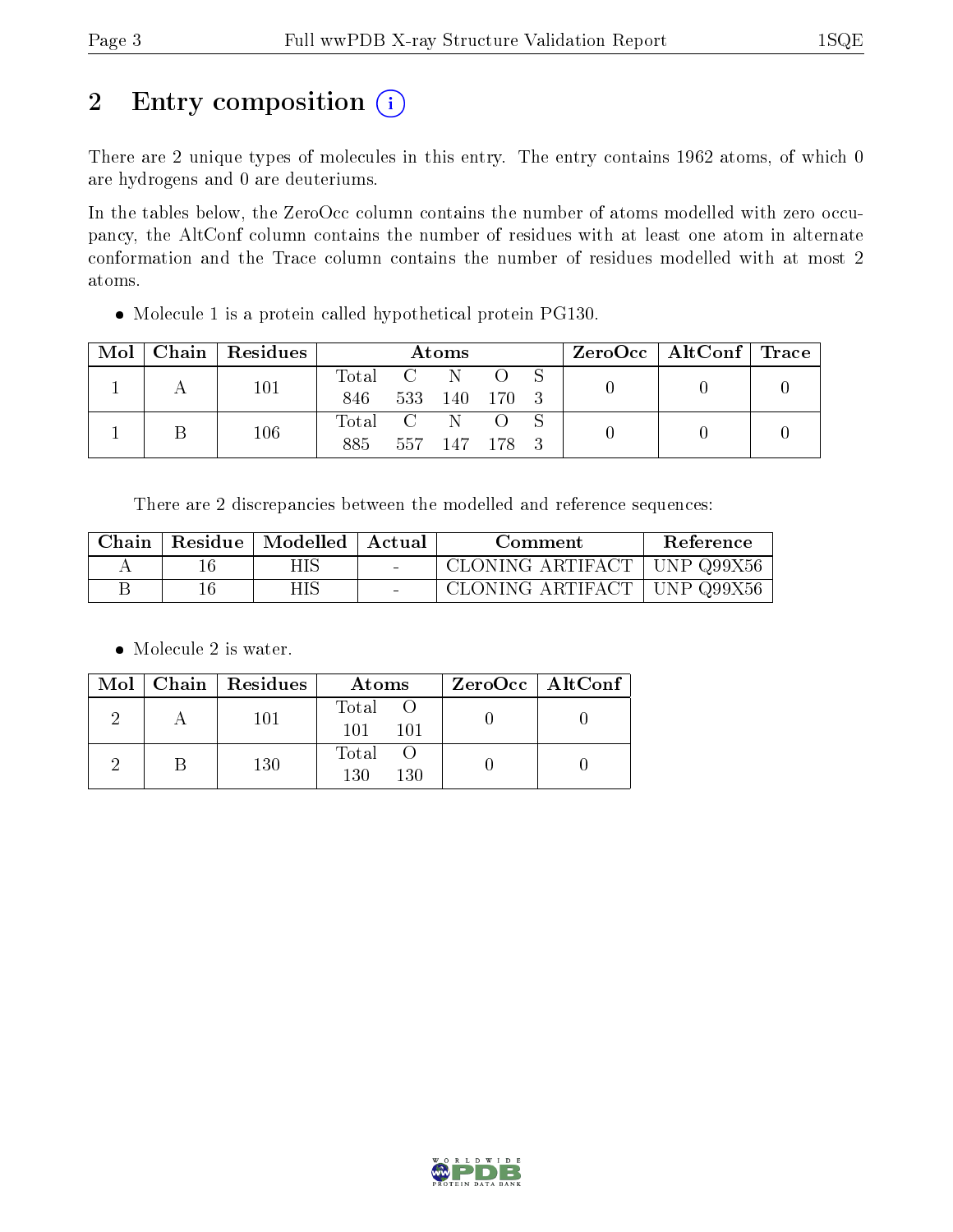# 3 Residue-property plots  $(i)$

These plots are drawn for all protein, RNA and DNA chains in the entry. The first graphic for a chain summarises the proportions of the various outlier classes displayed in the second graphic. The second graphic shows the sequence view annotated by issues in geometry and electron density. Residues are color-coded according to the number of geometric quality criteria for which they contain at least one outlier: green  $= 0$ , yellow  $= 1$ , orange  $= 2$  and red  $= 3$  or more. A red dot above a residue indicates a poor fit to the electron density (RSRZ  $> 2$ ). Stretches of 2 or more consecutive residues without any outlier are shown as a green connector. Residues present in the sample, but not in the model, are shown in grey.



• Molecule 1: hypothetical protein PG130

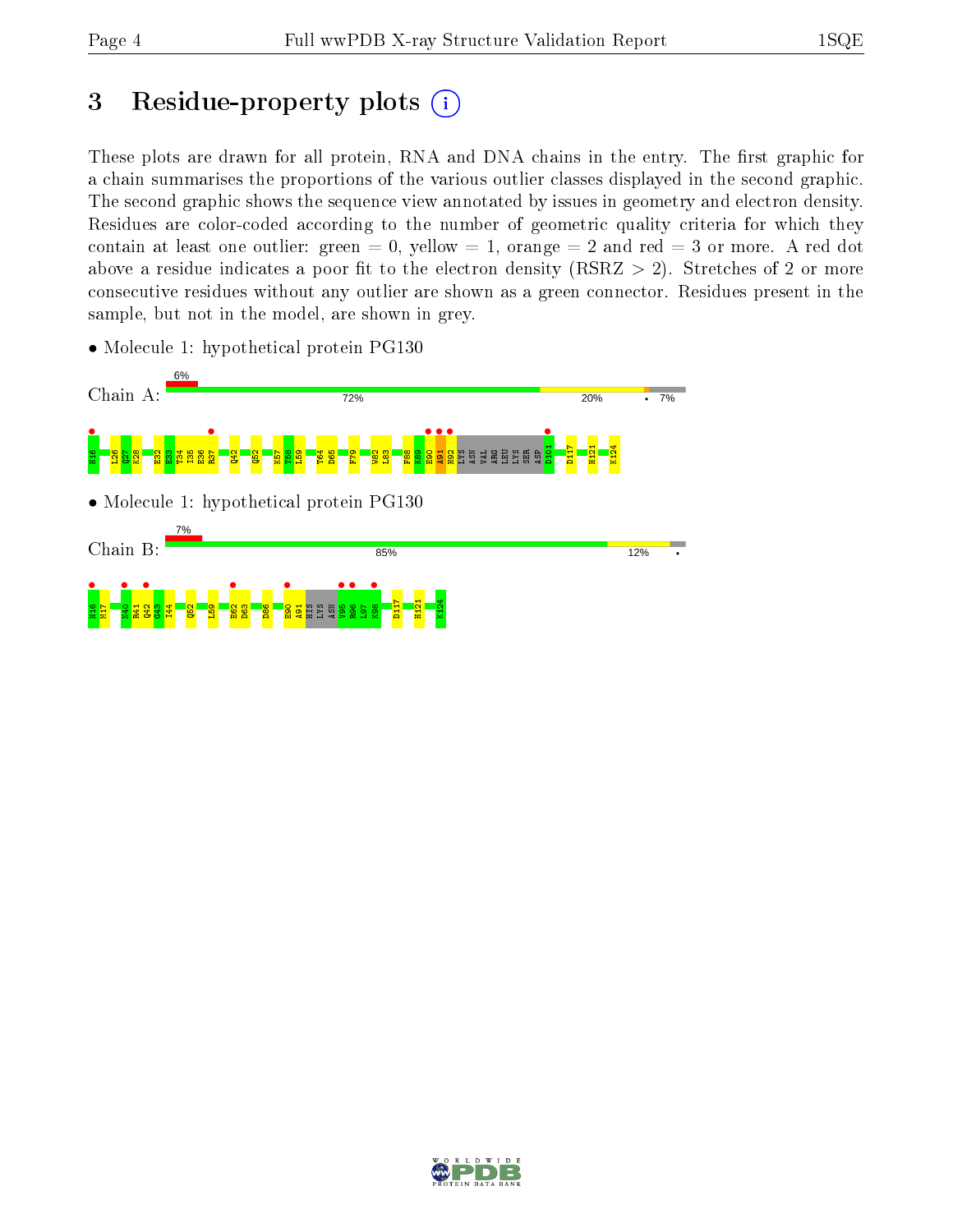# 4 Data and refinement statistics  $(i)$

| Property                                                                | Value                                                       | Source     |
|-------------------------------------------------------------------------|-------------------------------------------------------------|------------|
| Space group                                                             | P 1 21 1                                                    | Depositor  |
| Cell constants                                                          | $38.01\text{\AA}$<br>$45.23\text{\AA}$<br>$61.55\text{\AA}$ | Depositor  |
| a, b, c, $\alpha$ , $\beta$ , $\gamma$                                  | $90.00^{\circ}$<br>$93.91^\circ$<br>$90.00^\circ$           |            |
| Resolution $(A)$                                                        | 19.40<br>$-1.50$                                            | Depositor  |
|                                                                         | 20.66<br>$-1.50$                                            | <b>EDS</b> |
| % Data completeness                                                     | $90.5(19.40-1.50)$                                          | Depositor  |
| (in resolution range)                                                   | $93.7(20.66-1.50)$                                          | <b>EDS</b> |
| $R_{merge}$                                                             | 0.09                                                        | Depositor  |
| $\mathrm{R}_{sym}$                                                      | (Not available)                                             | Depositor  |
| $\langle I/\sigma(I) \rangle^{-1}$                                      | $\overline{1.85}$ (at $1.50$ Å)                             | Xtriage    |
| Refinement program                                                      | <b>CNS 1.1</b>                                              | Depositor  |
|                                                                         | $0.203$ , $0.245$                                           | Depositor  |
| $R, R_{free}$                                                           | 0.208,<br>0.250                                             | DCC        |
| $\mathcal{R}_{free}$ test set                                           | $2922$ reflections $(4.67\%)$                               | wwPDB-VP   |
| Wilson B-factor $(A^2)$                                                 | 12.4                                                        | Xtriage    |
| Anisotropy                                                              | 0.232                                                       | Xtriage    |
| Bulk solvent $k_{sol}(\mathrm{e}/\mathrm{A}^3),\,B_{sol}(\mathrm{A}^2)$ | $0.38$ , 58.5                                               | <b>EDS</b> |
| L-test for twinning <sup>2</sup>                                        | $< L >$ = 0.49, $< L^2 >$ = 0.32                            | Xtriage    |
| Estimated twinning fraction                                             | No twinning to report.                                      | Xtriage    |
| $F_o, F_c$ correlation                                                  | 0.95                                                        | <b>EDS</b> |
| Total number of atoms                                                   | 1962                                                        | wwPDB-VP   |
| Average B, all atoms $(A^2)$                                            | 21.0                                                        | wwPDB-VP   |

Xtriage's analysis on translational NCS is as follows: The largest off-origin peak in the Patterson function is  $9.30\%$  of the height of the origin peak. No significant pseudotranslation is detected.

<sup>&</sup>lt;sup>2</sup>Theoretical values of  $\langle |L| \rangle$ ,  $\langle L^2 \rangle$  for acentric reflections are 0.5, 0.333 respectively for untwinned datasets, and 0.375, 0.2 for perfectly twinned datasets.



<span id="page-4-1"></span><span id="page-4-0"></span><sup>1</sup> Intensities estimated from amplitudes.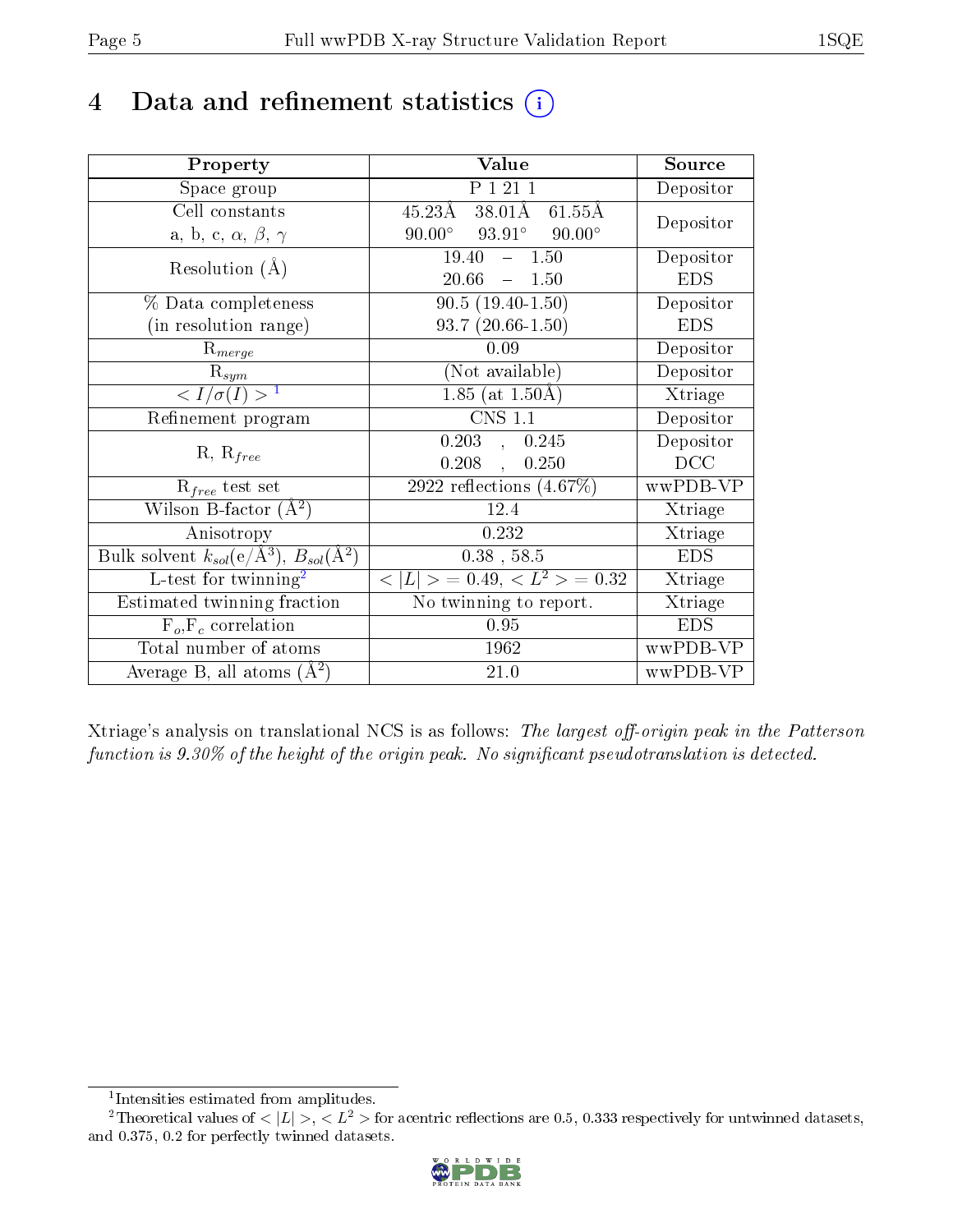# 5 Model quality  $(i)$

## 5.1 Standard geometry  $(i)$

The Z score for a bond length (or angle) is the number of standard deviations the observed value is removed from the expected value. A bond length (or angle) with  $|Z| > 5$  is considered an outlier worth inspection. RMSZ is the root-mean-square of all Z scores of the bond lengths (or angles).

| Mol | Chain |      | Bond lengths | Bond angles |             |  |
|-----|-------|------|--------------|-------------|-------------|--|
|     |       | RMSZ | # $ Z  > 5$  | RMSZ        | # $ Z  > 5$ |  |
|     |       | 0.36 | 0/863        | 0.60        | 0/1159      |  |
|     | В     | 0.39 | 0/901        | 0.65        | 0/1209      |  |
| AH  | Αll   | 0.38 | /1764        | 0.62        | /2368       |  |

There are no bond length outliers.

There are no bond angle outliers.

There are no chirality outliers.

There are no planarity outliers.

### 5.2 Too-close contacts  $(i)$

In the following table, the Non-H and H(model) columns list the number of non-hydrogen atoms and hydrogen atoms in the chain respectively. The H(added) column lists the number of hydrogen atoms added and optimized by MolProbity. The Clashes column lists the number of clashes within the asymmetric unit, whereas Symm-Clashes lists symmetry related clashes.

|  |      | Mol   Chain   Non-H   H(model)   H(added) |      | Clashes   Symm-Clashes |
|--|------|-------------------------------------------|------|------------------------|
|  | 846  |                                           | 790  |                        |
|  | 885  |                                           | 838  |                        |
|  | 101  |                                           |      |                        |
|  | 130  |                                           |      |                        |
|  | 1962 |                                           | 1628 |                        |

The all-atom clashscore is defined as the number of clashes found per 1000 atoms (including hydrogen atoms). The all-atom clashscore for this structure is 7.

All (24) close contacts within the same asymmetric unit are listed below, sorted by their clash magnitude.

| Atom-1                                               | Atom-2           | Interatomic<br>distance (A) | Clash<br>overlap<br>$\mathbf{A}$ |  |
|------------------------------------------------------|------------------|-----------------------------|----------------------------------|--|
| $1 \cdot R \cdot 42 \cdot C \cdot L \cdot H \cdot R$ | 1 R 91 A I A HR1 | $1.73\,$                    | .69 ر                            |  |

Continued on next page...

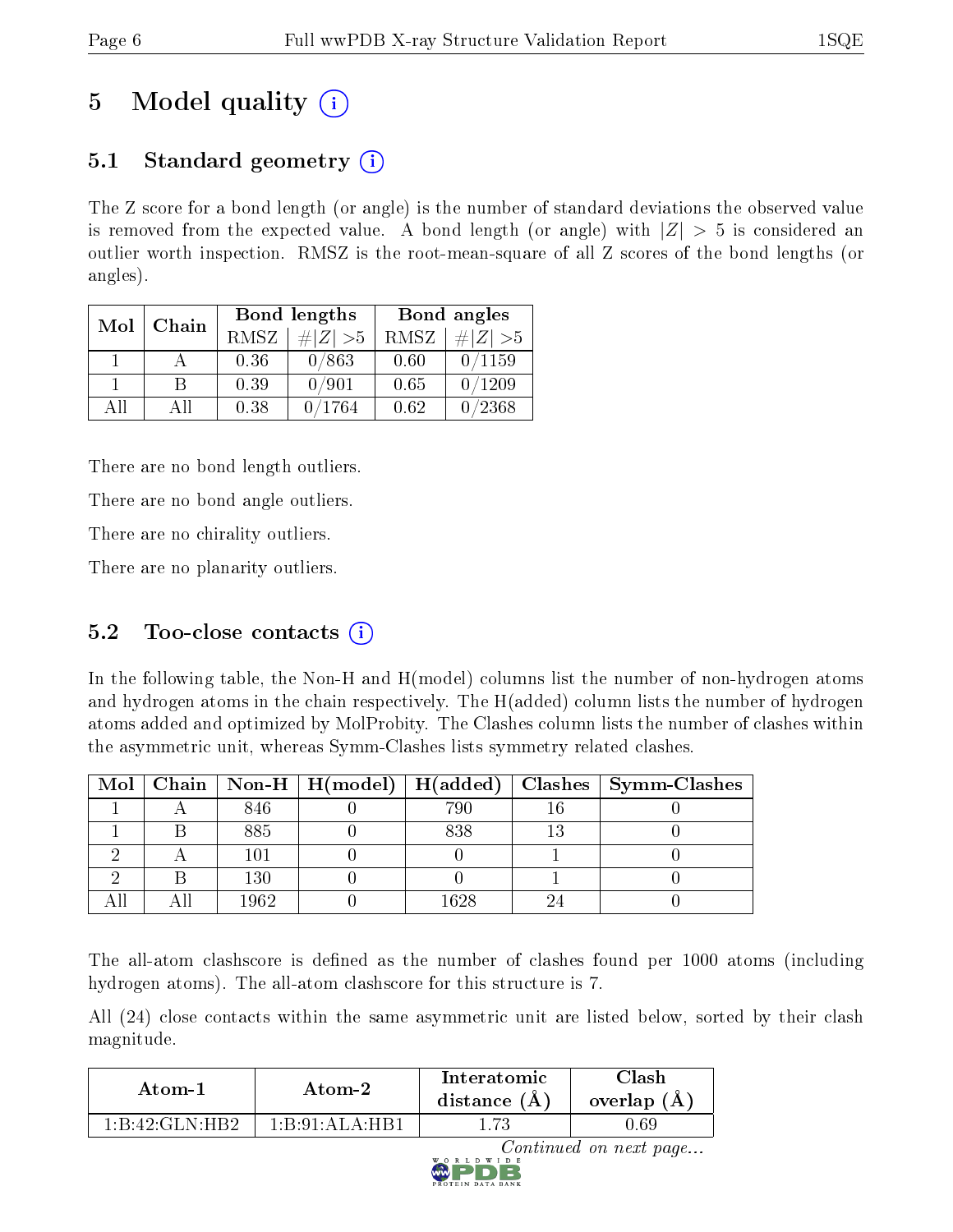|                              |                   | Interatomic    | Clash           |
|------------------------------|-------------------|----------------|-----------------|
| Atom-1                       | Atom-2            | distance $(A)$ | overlap $(\AA)$ |
| 1:B:42:GLN:HG3               | 1:B:42:GLN:O      | 1.98           | 0.64            |
| 1:B:41:ARG:O                 | 1:B:42:GLN:HG2    | 2.03           | 0.59            |
| 1:B:42:GLN:HB2               | 1:B:91:ALA:CB     | 2.34           | 0.57            |
| 1: A:59:LEU:HD21             | 1:B:117:ASP:OD2   | 2.04           | 0.57            |
| 1:B:41:ARG:HB3               | 1:B:44:ILE:HG22   | 1.87           | $0.54\,$        |
| 1:B:86:ASP:O                 | 1:B:90:GLU:HG2    | $2.08\,$       | 0.53            |
| 1: A:26: LEU:O               | 1:A:64:THR:HB     | $2.10\,$       | $0.52\,$        |
| 1:A:32:GLU:OE2               | 1: A:57: LYS:HE3  | 2.11           | 0.51            |
| 1:A:124:LYS:HE2              | 2:A:371:HOH:O     | 2.12           | 0.48            |
| 1:A:28:LYS:HD2               | 1:A:65:ASP:OD1    | 2.14           | 0.48            |
| 1: A:32: GLU:CD              | 1: A:32: GLU:H    | 2.20           | 0.46            |
| 1:A:117:ASP:OD2              | 1:B:59:LEU:HD21   | 2.16           | 0.45            |
| 1: A:34:THR:HG23             | 1:A:37:ARG:CZ     | 2.47           | 0.45            |
| 1: A:88:PHE:CE1              | 1:A:92:HIS:NE2    | 2.85           | 0.44            |
| 1:B:17:MET:HG3               | 2:B:341:HOH:O     | 2.17           | 0.44            |
| 1:A:121:HIS:HE1              | 1:B:52:GLN:OE1    | 2.01           | 0.43            |
| 1:A:79:PHE:CE2               | 1: A:83:LEU:HD11  | 2.54           | 0.42            |
| $1:B:41:ARG:\overline{HH11}$ | 1:B:41:ARG:HG3    | 1.83           | 0.42            |
| 1: A:59:LEU:HD21             | 1:B:117:ASP:CG    | 2.40           | 0.41            |
| 1:A:79:PHE:O                 | 1:A:82:TRP:HB3    | 2.19           | 0.41            |
| 1:A:52:GLN:OE1               | 1:B:121:HIS:HEL   | 2.02           | 0.41            |
| 1:A:42:GLN:OE1               | 1: A:91: ALA: HB1 | 2.19           | 0.41            |
| 1:A:35:ILE:HG23              | 1: A:36: GLU:N    | 2.35           | 0.41            |

Continued from previous page...

There are no symmetry-related clashes.

### 5.3 Torsion angles  $(i)$

#### 5.3.1 Protein backbone (i)

In the following table, the Percentiles column shows the percent Ramachandran outliers of the chain as a percentile score with respect to all X-ray entries followed by that with respect to entries of similar resolution.

The Analysed column shows the number of residues for which the backbone conformation was analysed, and the total number of residues.

| Mol | ∟Chain | Analysed                      |            |          |          | Favoured   Allowed   Outliers   Percentiles |
|-----|--------|-------------------------------|------------|----------|----------|---------------------------------------------|
|     |        | 97/109(89%)                   | $96(99\%)$ |          | $1(1\%)$ | $\vert 15 \vert \vert 3 \vert$              |
|     |        | $102/109$ (94\%)   101 (99\%) |            | $1(1\%)$ |          | $\mid$ 100 $\mid$ 100 $\mid$                |

Continued on next page...

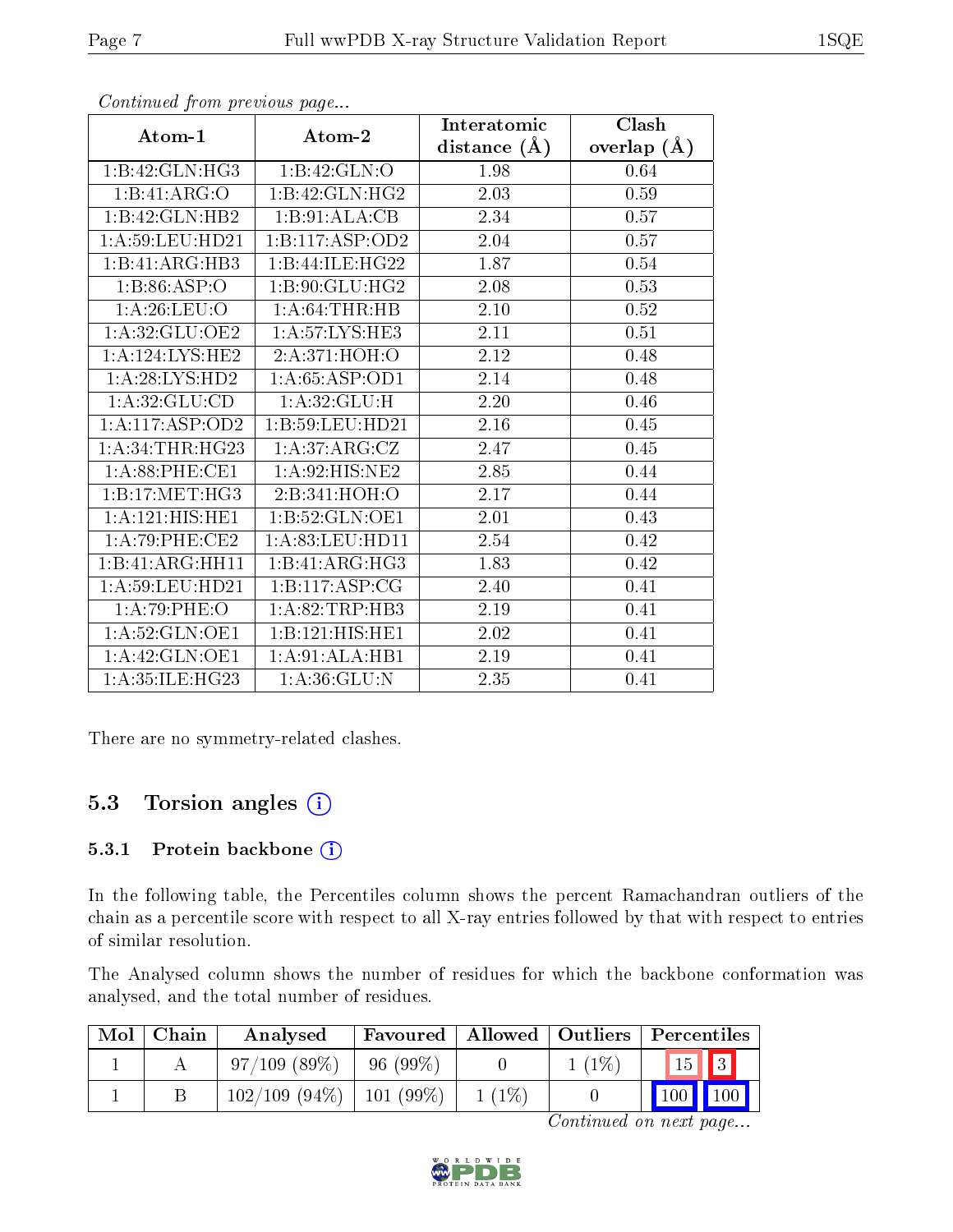Continued from previous page...

|     | Mol   Chain | Analysed                                |  |          | $\perp$ Favoured   Allowed   Outliers   Percentiles |
|-----|-------------|-----------------------------------------|--|----------|-----------------------------------------------------|
| All |             | $199/218$ (91\%)   197 (99\%)   1 (0\%) |  | $1(0\%)$ | $\sqrt{29}$ 9                                       |

All (1) Ramachandran outliers are listed below:

| Mol | Chain | $\perp$ Res | L'vpe : |
|-----|-------|-------------|---------|
|     |       |             |         |

#### 5.3.2 Protein sidechains  $(i)$

In the following table, the Percentiles column shows the percent sidechain outliers of the chain as a percentile score with respect to all X-ray entries followed by that with respect to entries of similar resolution.

The Analysed column shows the number of residues for which the sidechain conformation was analysed, and the total number of residues.

| Mol | Chain | Analysed       | Rotameric  | $\mid$ Outliers | Percentiles |
|-----|-------|----------------|------------|-----------------|-------------|
|     |       | $93/101(92\%)$ | $92(99\%)$ | $1(1\%)$        | 73<br>53    |
|     |       | 98/101(97%)    | $96(98\%)$ | $2(2\%)$        | 25<br>55    |
| All | Αll   | 191/202(95%)   | 188 (98%)  | $3(2\%)$        | 36<br>62    |

All (3) residues with a non-rotameric sidechain are listed below:

| Mol | Chain | $\operatorname{Res}% \left( \mathcal{N}\right) \equiv\operatorname{Res}(\mathcal{N}_{0},\mathcal{N}_{0})$ | Type |
|-----|-------|-----------------------------------------------------------------------------------------------------------|------|
|     |       | 90                                                                                                        | GLU  |
|     |       | 62                                                                                                        | GLU  |
|     |       | 33                                                                                                        |      |

Some sidechains can be flipped to improve hydrogen bonding and reduce clashes. All (7) such sidechains are listed below:

| Mol | Chain | Res | <b>Type</b>      |
|-----|-------|-----|------------------|
|     |       | 22  | $\overline{ASN}$ |
|     |       | 52  | <b>GLN</b>       |
|     | А     | 121 | <b>HIS</b>       |
|     | R     | 22  | <b>ASN</b>       |
|     | R     | 42  | <b>GLN</b>       |
|     |       | 52  | <b>GLN</b>       |
|     |       | 121 | <b>HIS</b>       |

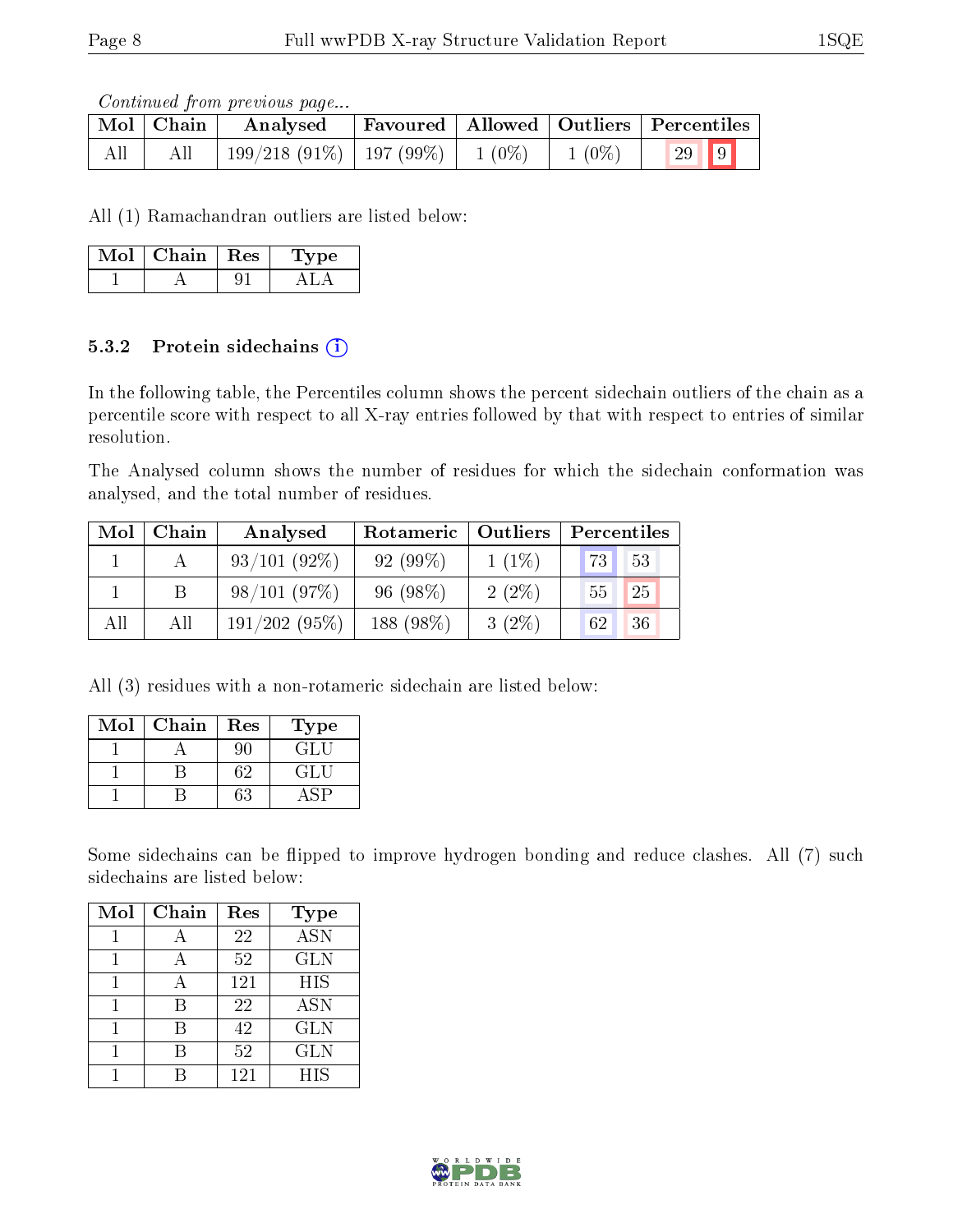#### 5.3.3 RNA [O](https://www.wwpdb.org/validation/2017/XrayValidationReportHelp#rna)i

There are no RNA molecules in this entry.

#### 5.4 Non-standard residues in protein, DNA, RNA chains (i)

There are no non-standard protein/DNA/RNA residues in this entry.

#### 5.5 Carbohydrates  $(i)$

There are no carbohydrates in this entry.

#### 5.6 Ligand geometry  $(i)$

There are no ligands in this entry.

#### 5.7 [O](https://www.wwpdb.org/validation/2017/XrayValidationReportHelp#nonstandard_residues_and_ligands)ther polymers (i)

There are no such residues in this entry.

### 5.8 Polymer linkage issues  $(i)$

There are no chain breaks in this entry.

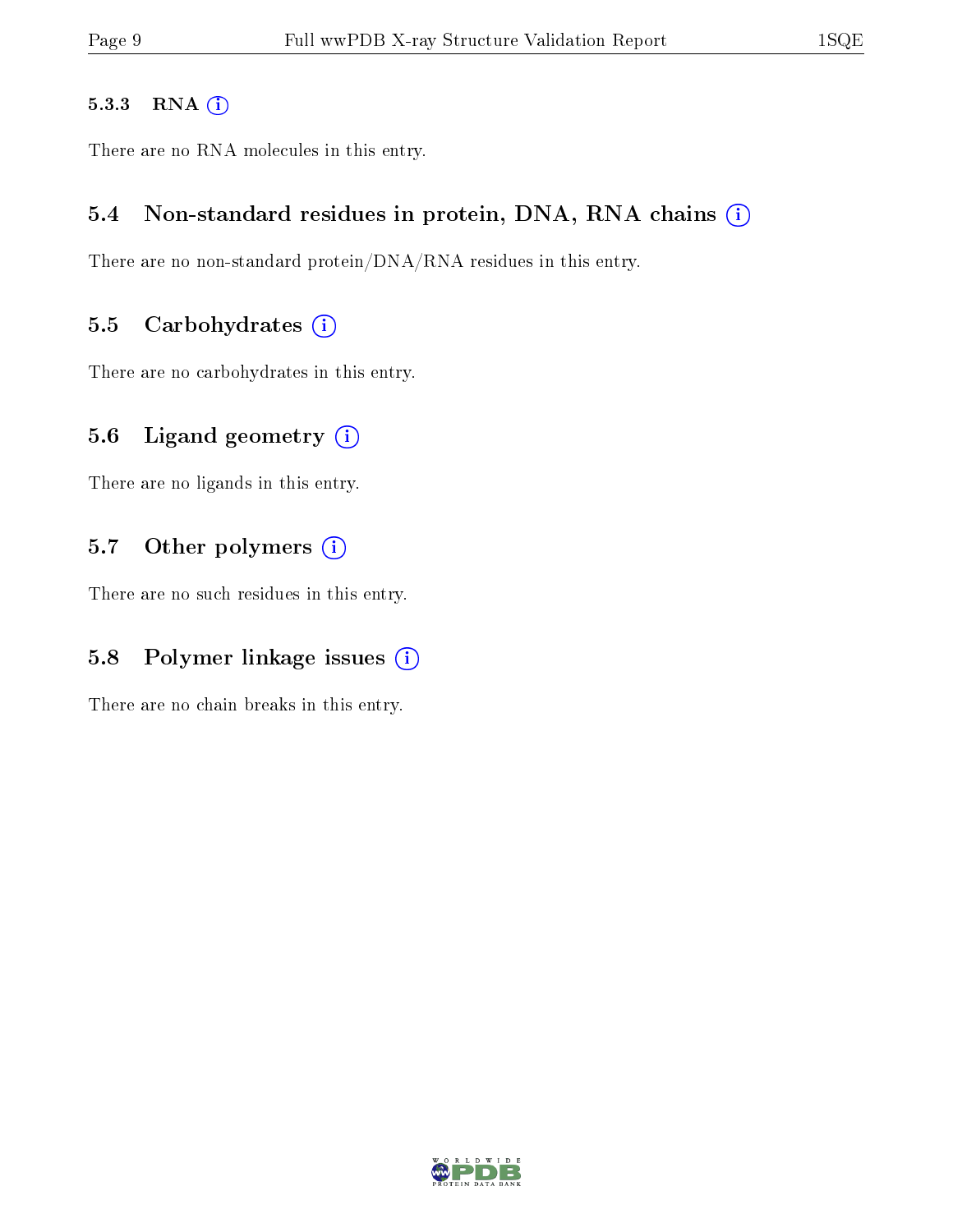## 6 Fit of model and data  $(i)$

## 6.1 Protein, DNA and RNA chains  $(i)$

In the following table, the column labelled  $#RSRZ> 2'$  contains the number (and percentage) of RSRZ outliers, followed by percent RSRZ outliers for the chain as percentile scores relative to all X-ray entries and entries of similar resolution. The OWAB column contains the minimum, median,  $95<sup>th</sup>$  percentile and maximum values of the occupancy-weighted average B-factor per residue. The column labelled ' $Q< 0.9$ ' lists the number of (and percentage) of residues with an average occupancy less than 0.9.

| Mol | Chain | Analysed         | ${ <\hspace{-1.5pt}{\mathrm{RSRZ}} \hspace{-1.5pt}>}$ | $\rm \#RSRZ{>}2$         | $OWAB(A^2)$    | $\rm Q\textcolor{black}{<}0.9$ |
|-----|-------|------------------|-------------------------------------------------------|--------------------------|----------------|--------------------------------|
|     |       | $101/109$ (92\%) | 0.55                                                  | <b>22</b><br>6(5%)<br>24 | 10, 20, 38, 48 |                                |
|     |       | 106/109(97%)     | 0.21                                                  | $8(7\%)$ 14 14           | 8, 14, 38, 45  |                                |
| All | All   | $207/218(94\%)$  | 0.37                                                  | $14(6\%)$ 17<br>18       | 8, 17, 38, 48  |                                |

All (14) RSRZ outliers are listed below:

| Mol            | Chain | Res | <b>Type</b> | <b>RSRZ</b> |
|----------------|-------|-----|-------------|-------------|
| $\mathbf{1}$   | А     | 92  | HIS         | 6.4         |
| $\overline{1}$ | А     | 91  | ALA         | 4.7         |
| $\mathbf{1}$   | В     | 90  | GLU         | 4.4         |
| $\overline{1}$ | B     | 95  | <b>VAL</b>  | 4.4         |
| $\overline{1}$ | В     | 62  | GLU         | 3.3         |
| $\mathbf{1}$   | А     | 90  | GLU         | 3.3         |
| $\mathbf{1}$   | В     | 16  | HIS         | 3.3         |
| $\overline{1}$ | А     | 101 | ASP         | 3.0         |
| $\mathbf{1}$   | А     | 16  | HIS         | 3.0         |
| $\mathbf{1}$   | В     | 42  | <b>GLN</b>  | 3.0         |
| $\mathbf{1}$   | В     | 40  | <b>ASN</b>  | 2.3         |
| $\mathbf{1}$   | А     | 37  | $\rm{ARG}$  | 2.2         |
| 1              | Β     | 96  | $\rm{ARG}$  | 2.2         |
| 1              | В     | 98  | <b>LYS</b>  | 2.2         |

### 6.2 Non-standard residues in protein, DNA, RNA chains  $(i)$

There are no non-standard protein/DNA/RNA residues in this entry.

### 6.3 Carbohydrates  $(i)$

There are no carbohydrates in this entry.